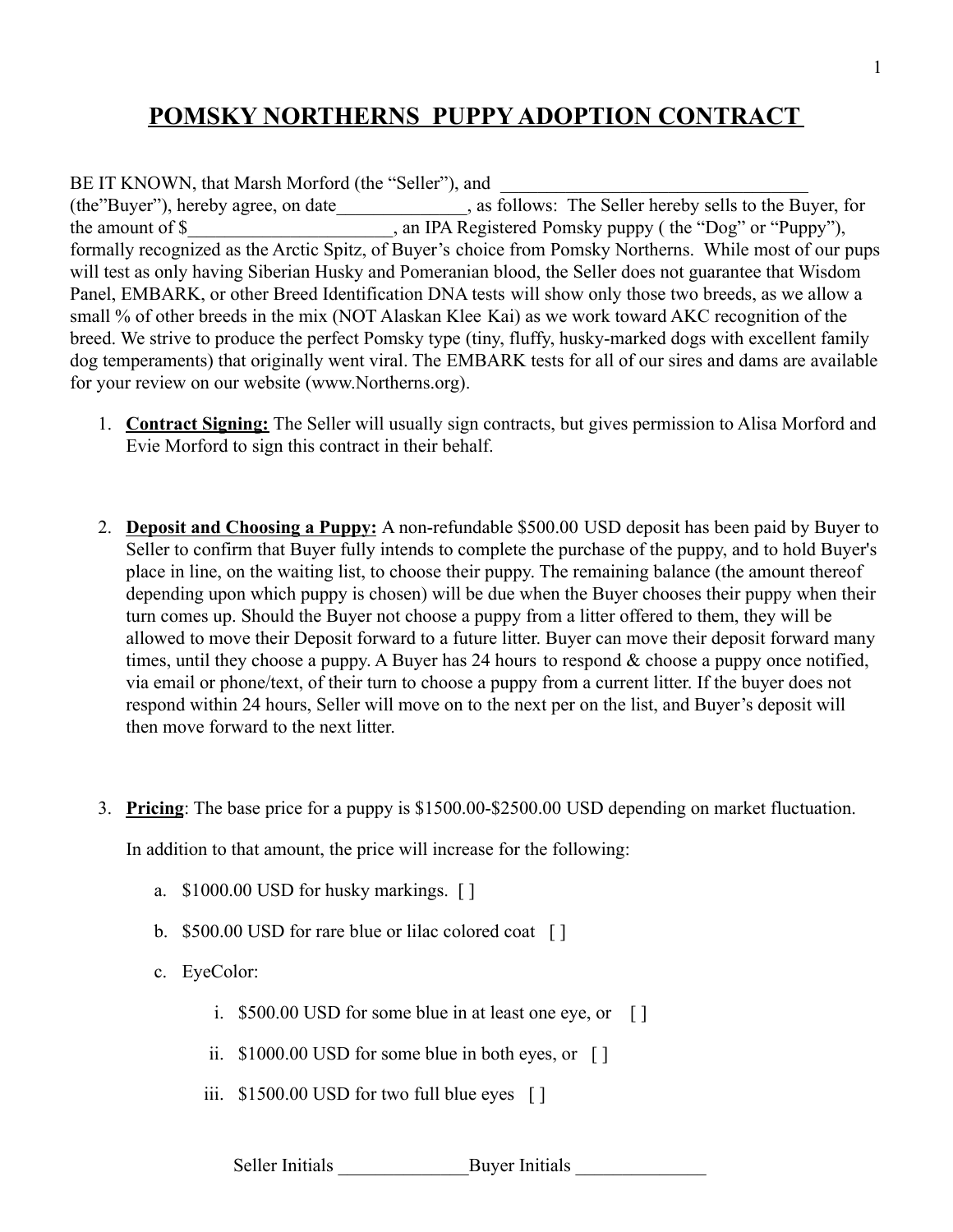- d. \$500.00 USD for estimated adult weight less than 10 lbs. [ ]
	- i. With extensive experience breeding Pomskies, our adult size estimates are generally accurate. However, sometimes pups inherit a unique combination of genes and surprise us - both bigger and smaller than estimated. Therefore, size is estimated but not guaranteed.
- e. \$1000.00 USD for breeding rights. [ ] Yes [ ] No

Note: Pricing for each individual puppy will be determined by the Seller, and there will be some exceptions to the price scale above.

### 4. **Buyer Agrees and Understands:**

- a. Buyer agrees to inform the Seller of any change of name, address, or phone during the life of the dog, so that the Seller may keep track of all puppies.
- b. Buyer understands that they are adopting a living animal, and that health care expenses will be incurred throughout the life of the dog. Before adopting this animal, Buyer acknowledges that they are prepared for such expenses throughout the life of the dog, and will attend to the dog's health care needs as they arise.
- c. Buyer acknowledges that the puppy needs continued training and socialization to become a potty-trained, loyal, dependable, and obedient animal. Buyer accepts this responsibility solely and commits to providing the needed time to accomplish this with the new puppy.
- d. The Buyer and the Seller both acknowledge that no guarantees, verbal or implied, have been made with regard to the Dog's future size, color or eye color.
- e. Buyer agrees that photos of the puppy throughout its life may be used by Pomsky Northerns for advertising purposes.
- 5. **Care of Puppy:** The Buyer shall maintain the puppy in good condition, including adherence to a regular immunization schedule, good diet, and a clean and safe environment, where the dog will be happy. Seller reserves the right to repossess the puppy, with no refund, should the puppy ever be found in a state of reasonably irrefutable abuse or neglect.
	- a. Buyer understands that the puppy has been de-wormed as indicated in the health record received by Seller. Buyer understands, also, that parasites are common in puppies and while Seller makes the effort to keep puppies parasite free, Seller cannot guarantee that no parasites exist. Buyer understands also that puppies can easily re-infect themselves. Buyer agrees to follow their vet's advice with regards to regular deworming and heartworm prevention and other health maintenance practices.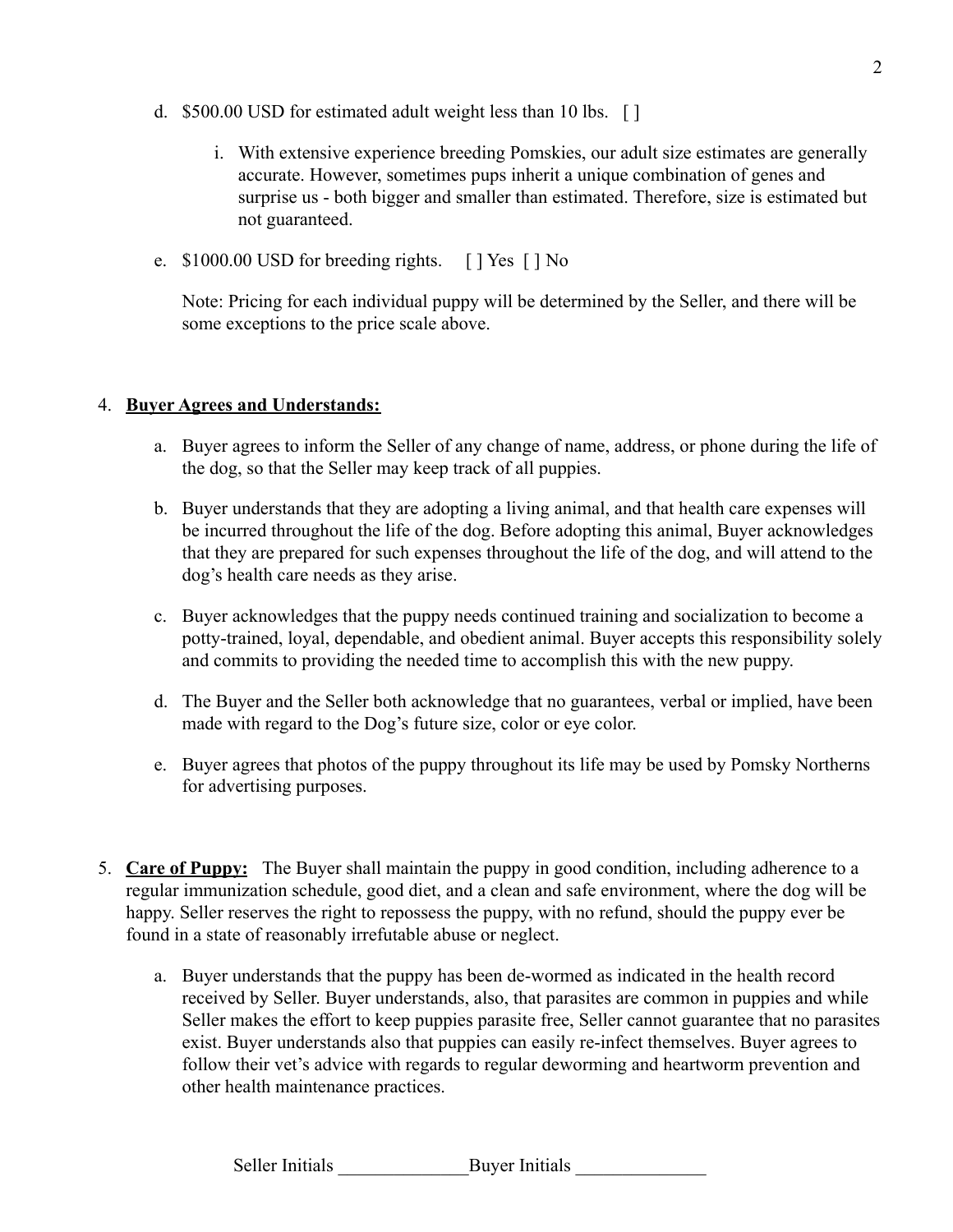- b. Buyer understands that the puppy will have had its first puppy vaccination which will be noted on the medical record. This vaccination begins to protect the puppy against some diseases, however the puppy won't be fully protected until it has received the final vaccination at 14 weeks of age. Until then the puppy is at risk for the parvo virus and others. Therefore, Buyer understands that the puppy shall have limited exposure to public areas until that time, especially rest stops, dog parks, and other places frequented by a variety of dogs. Once Buyer has taken possession of the puppy, Buyer agrees to make sure the puppy gets its vaccinations every 3 to 4 weeks until 14 weeks of age, or according to Buyer's veterinarian's recommendations.
- 6. **Ownership and First Right of Refusal:** Buyer agrees that ownership/possession of this dog will not be transferred without written consent from the Seller and that this dog will NOT, under any circumstance, be transferred, sold, leased or given to any pet shop, animal shelter, humane society, rescue group, research laboratory, or similar facility. In the event that the Buyer desires to sell, give away or otherwise dispose of the dog, the Buyer grants unto the Seller the first right of refusal. Seller agrees to answer the Buyer within two weeks with a written response indicating the Seller's decision to reacquire the dog. Should Seller exercise the right of first refusal, Registration papers will be signed over and sent to the Seller via priority mail one week prior to the Shipping/return of the dog. Should the Seller opt to not re-acquire the puppy, and should the puppy be sold or rehomed to a third party, the Buyer shall provide the Seller with the contact information for the new owner.
- 7. **Breeding Rights:** By default, this puppy is sold with limited registration on a spay/neuter contract.
	- a. For approved homes, Breeding Rights can be purchased (at the time the puppy is purchased) for \$1000.00 USD. Should a health problem arise, prior to the dog's first litter, which precludes the dog from ever being bred (and Breeder agrees that the dog should not be bred due to the health problem), then proof of spay/neuter shall be provided to the breeder and the \$1000.00 shall be refunded. This refund applies ONLY in cases of a health problem, NOT in cases where the owners decide not to breed for other reasons. The health problem must be reported by a licensed veterinarian and said report must indicate that the veterinarian scanned the dog's microchip at that specific appointment and make note of the microchip number shown on the scanner.
	- b. **Spay/Neuter Obligation:** Should the Buyer not purchase breeding rights, the Buyer shall have the dog spayed/neutered by a licensed veterinarian, at Buyer's expense, prior to the dog reaching 1 year of age. This requirement is not optional. The Buyer shall then return to Seller the veterinary report, including the dog's microchip number, confirming that the spay/neuter has been performed.
- 8. **Future Abilities:** The Buyer and the Seller both acknowledge that no guarantees or representations, verbal or implied, have been made with regard to the Dog's future abilities.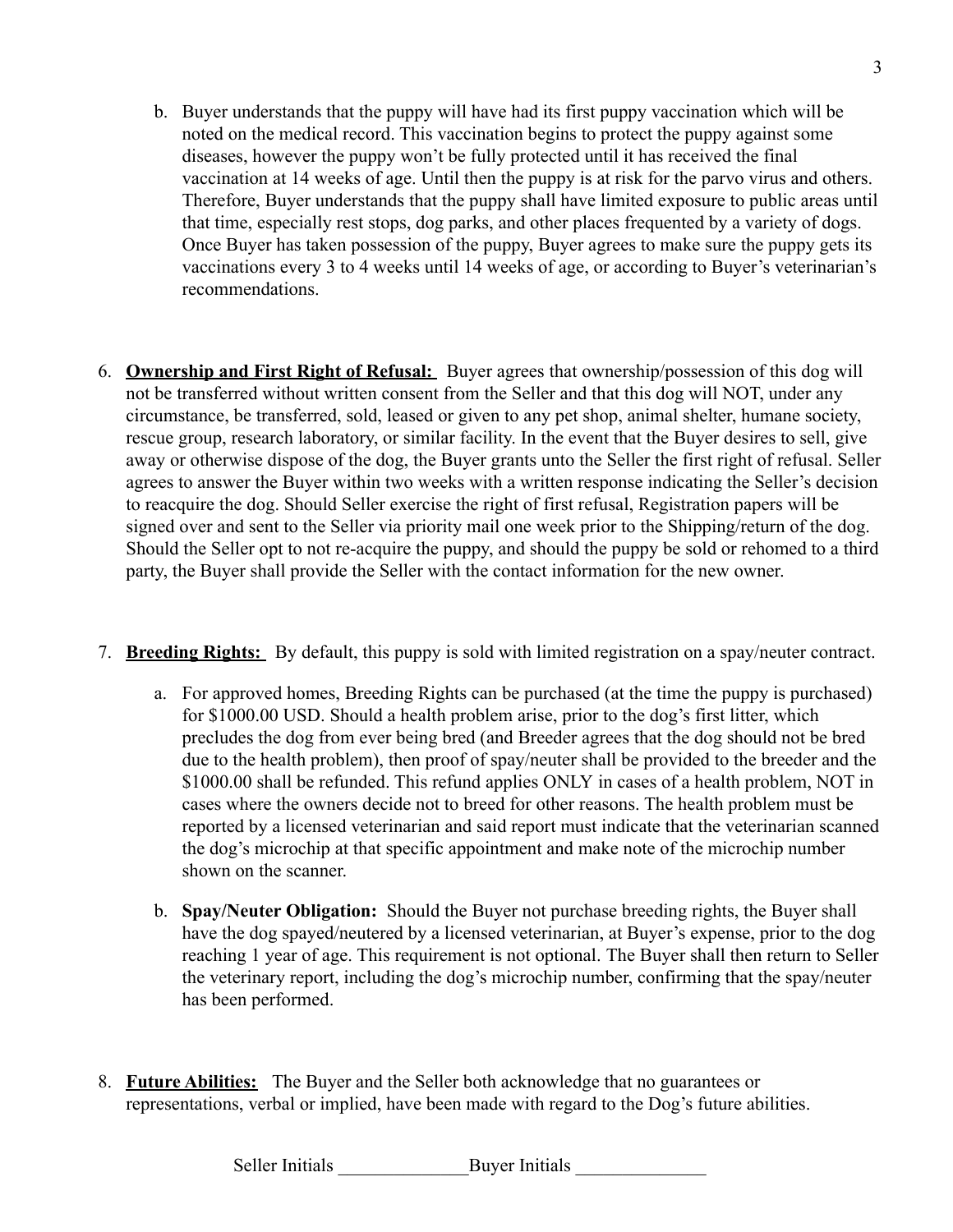- 9. **Payment:** Payment for the puppy shall be in the form of cash, venmo, paypal, cleared check or direct deposit into Seller's bank account.
- 10. **Transportation:** Transportation of puppy from Seller to Buyer is the sole financial responsibility of the Buyer. Seller will do their best to help accommodate the Buyer in making the transportation plans so the travel goes smoothly and stress free for the puppy.
- 11. **Inclusions:** The Puppy will come with a 1 year Health Guarantee (below), at least one deworming and vaccination, microchip, International Pomsky Association (IPA) registration, CKC registration application and membership in the "Pomsky Northern's Pomsky Owners" private Facebook group.
- 12. **Governing Law:** This Contract and Agreement shall be governed by and construed in accordance with the laws of the United States and the state of Utah, Utah County. Buyer agrees and understands that this contract is non-transferable, it applies only to the original puppy and Buyer.
- 13. **Short-Term Health Guarantee:** The puppy is guaranteed to be healthy and free of diseases to the best of Seller's knowledge (with the exception of any conditions disclosed to buyer prior to the puppy leaving Seller's custody) at the time the puppy leaves Seller's custody and care. For this Short-Term Health Guarantee to be in effect, the Buyer must schedule and attend a vet visit within five business days from the puppy leaving Seller's custody, to confirm the Puppy's overall health. Within one week, the Buyer will supply Seller with a copy of the vet report from this visit. The report will be emailed to pomskynortherns@gmail.com or mailed to Pomsky Northerns, PO Box 22, Santaquin, UT 84655.

If within the period of five business days from the date that the puppy left Seller's custody, the puppy is found to be unhealthy by a licensed veterinarian (minus the exception(s) noted above, if any), the Buyer has three options:

- 1. Choose to maintain ownership of the puppy, in spite of the health conditions found, and be responsible for the puppy's care and all associated expenses from that time forward. If the puppy has not been returned to the Seller within 10 days of the puppy leaving Seller's custody, then it shall be assumed that Buyer chose to keep the puppy and the Short-Term Health Guarantee is no longer in effect.
- 2. Within 10 days from the puppy leaving Seller's custody, return the puppy and all paperwork to the Seller and be placed in the next available place on the waiting list for choosing a replacement dog of the same breed, approximate age, and value, when Buyer's new turn to choose comes up. Transportation of both the original puppy and the replacement puppy shall be at the Buyer's expense.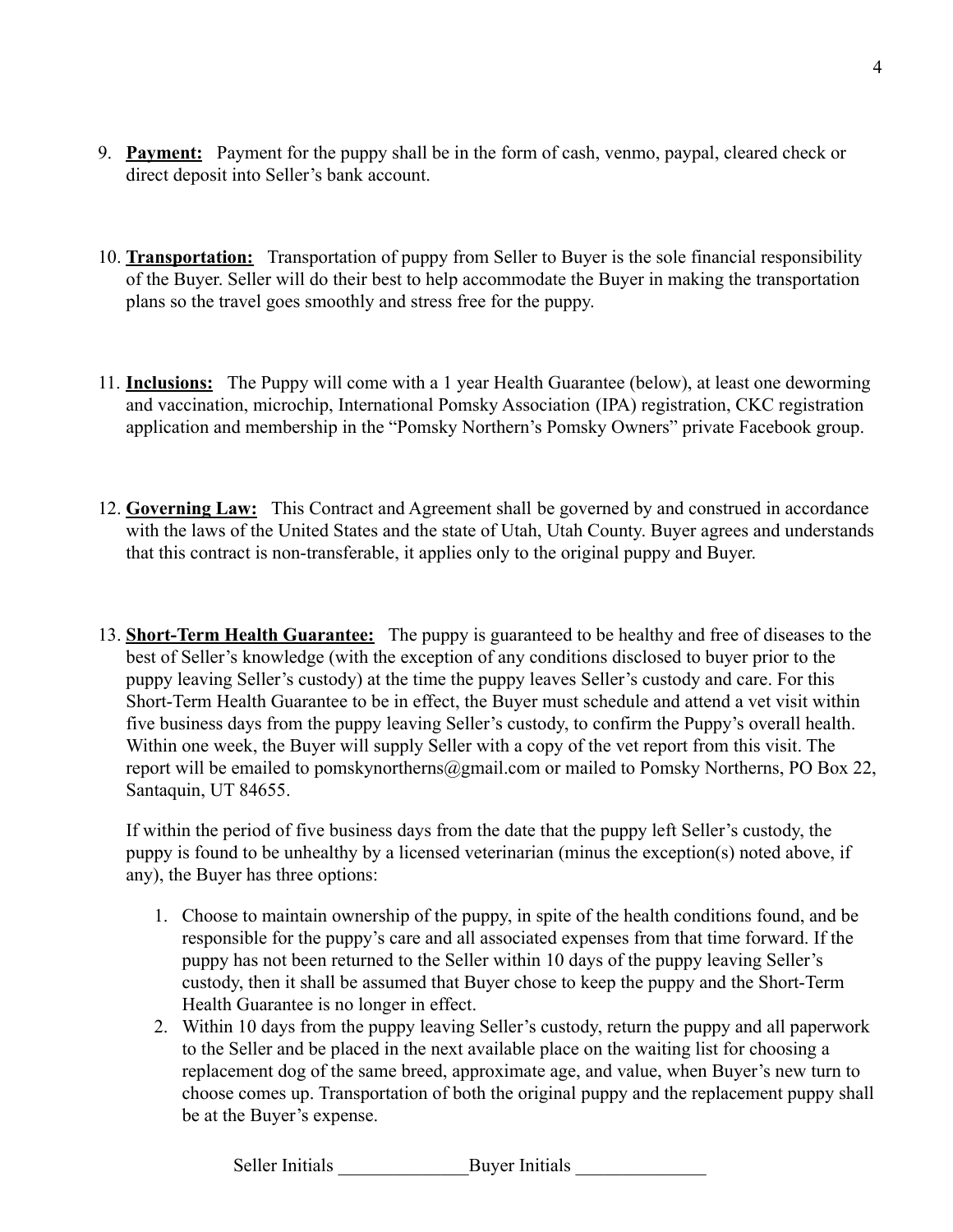3. Within 10 days from the puppy leaving Seller's custody, return the puppy and all paperwork to the seller for a refund of the purchase price (if the puppy is in the same condition as when it left Seller's custody) minus the deposit and any shipping fees. Transportation of the puppy shall be at the Buyer's expense.

Under NO CONDITION will the Seller refund or replace a puppy where the Seller is not notified within the 5 business days from the puppy leaving the Seller's custody, of its being found ill by a licensed veterinarian.

**Injury:** This guarantee is void should the puppy incur any injury or ailment after the puppy has left the Seller's custody and care.

**Veterinary Expenses:** Seller shall not be liable for any veterinary expenses.

**Limitations:** If the Buyer does not take the Puppy to an examining licensed veterinarian within five business days of the puppy leaving Seller's custody, this short-term health guarantee is null and void.

After this period no cash refunds will be given.

### **14. One Year Health Guarantee:**

The Seller agrees to provide Buyer with a replacement puppy should health conditions arise in the original puppy pursuant to the following Health Guarantees:

(Note: Veterinary Reports, Health Testing and Conditions below are not a required part of the contract unless the Buyer wants to submit a claim for a replacement Puppy.)

(Note: The following health tests and certifications are required only for the specific Guarantee to which they are associated below. For example, if Buyer thinks, or their vet diagnoses, that the puppy has hip dysplasia, then the Buyer would be required to have the puppy's hips x-rayed and submitted to the OFA, at Buyer's expense.)

#### **One Year Hip Guarantee:**

Within the first year of life, the hips are guaranteed to pass and certify as non-dysplastic with a borderline or better preliminary OFA rating provided the hips are x-rayed under sedation by a veterinarian and are submitted to and evaluated by OFA. If at any time said dog is diagnosed with a hereditary/genetic hip disorder, buyer shall notify Seller immediately. Buyer shall have said dog examined and x-rayed under sedation by a licensed veterinarian and then submit the x-ray to OFA for verification. The veterinarian must state in writing that the defect is definitely of a hereditary nature and not caused by injury or illness. In the event that OFA determines the dog has a hereditary or genetic hip disorder, Buyer shall return copies of the veterinary report and the OFA certificate, x-ray's etc. along with the dog's registration papers and a certificate of spay/neuter (including microchip #) to the Seller.

### **One Year Patella Guarantee:**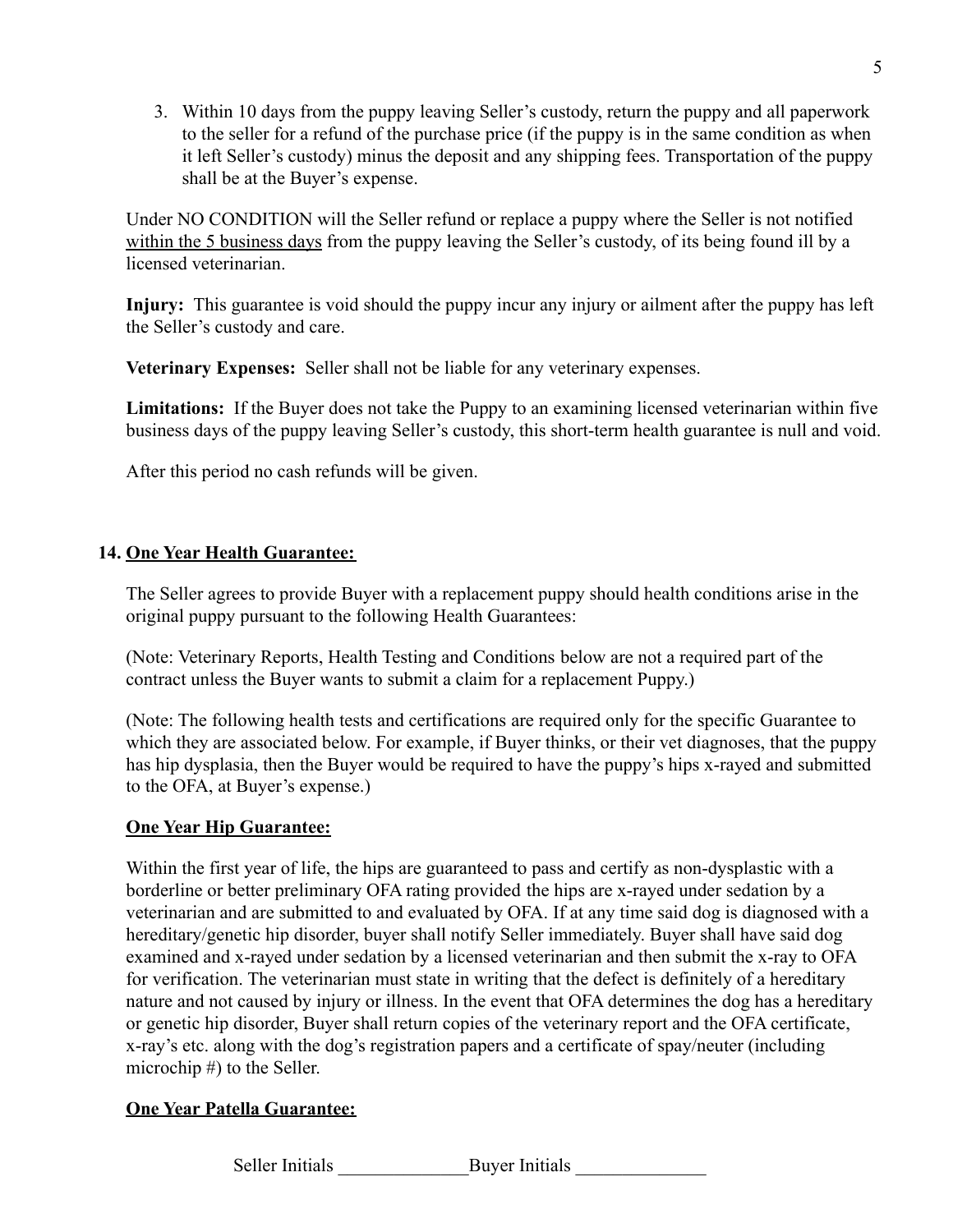If within the first 1 year of life, the dog is diagnosed with a grade 4 luxating patella, and it requires surgery, Buyer shall notify Seller immediately. Buyer shall have said dog examined and x-rayed by a licensed orthopedic veterinarian and then submit the x-ray to OFA for verification. In the event that OFA determines said dog has a grade 4 luxating patella, and it requires surgery, Buyer shall return copies of the orthopedic veterinary report and the OFA certificate, x-ray's, etc. along with the registration papers and certificate of spay/neuter (including microchip #) to the Seller.

## **One Year Eye Guarantee:**

If within the first one year of life, the dog is diagnosed with Canine Eye Disease that leads to blindness, Buyer shall notify Seller immediately. Buyer shall have said dog examined by a Qualified Canine Ophthalmologist that is board certified to Issue a C.E.R.F number and certificate. The ophthalmologist must state in writing that the defect is definitely of a hereditary nature and not caused by injury, illness or old age. Buyer shall return copies of the veterinary report and the CERF certificate along with the registration papers and a certificate of spay/neuter (including microchip #) to the Seller.

## **One Year Heart Guarantee:**

If within the first 1 year of life, the dog is diagnosed with a Fatal Heart Disorder, Buyer shall notify Seller immediately. Buyer shall have said dog examined and tested by a qualified Canine Cardiologist and then submit the results to OFA for verification. The cardiologist must state in writing that the defect is definitely of a hereditary nature and not caused by injury or illness and that it is fatal. The Buyer shall return copies of the veterinary report and the OFA certificate, etc. along with the registration papers and a certificate of spay/neuter (including microchip #) to the Seller.

### **Replacement Puppy:**

- 1. With all health guarantees above, Buyer shall be allowed to retain ownership of the original puppy. Guarantees are for a replacement puppy only. If Buyer does not want a replacement that is their option, but no cash refunds will be given, and Buyer shall be responsible for all health care/veterinary expenses. Buyer is responsible for all shipping/transportation costs to/from Seller for original dog and replacement.
- 2. Once the Seller has been notified of a health problem protected against in the guarantees above, and the conditions of the contract have been met, the Buyer's name will then be placed in the next available spot on the Seller's waiting list. The Buyer will then be able to choose their replacement puppy when their turn comes up on the list, choosing from the currently available puppies at that time.
- 3. It is understood that the replacement puppy will be of the same breed, but may or may not be from the same parents of the original puppy, and may or may not be the same generation as the original dog (F1, F2, F2b, etc..).
- 4. It is understood that the replacement puppy will be of the same, or less, monetary value as the "value of the original puppy". The "value of the original puppy" shall be defined as the price the Seller is asking for puppies just like the original puppy, AT THE TIME the replacement puppy is chosen.
- 5. The replacement puppy will not be released to the Buyer until all transportation costs have been prepaid by the Buyer.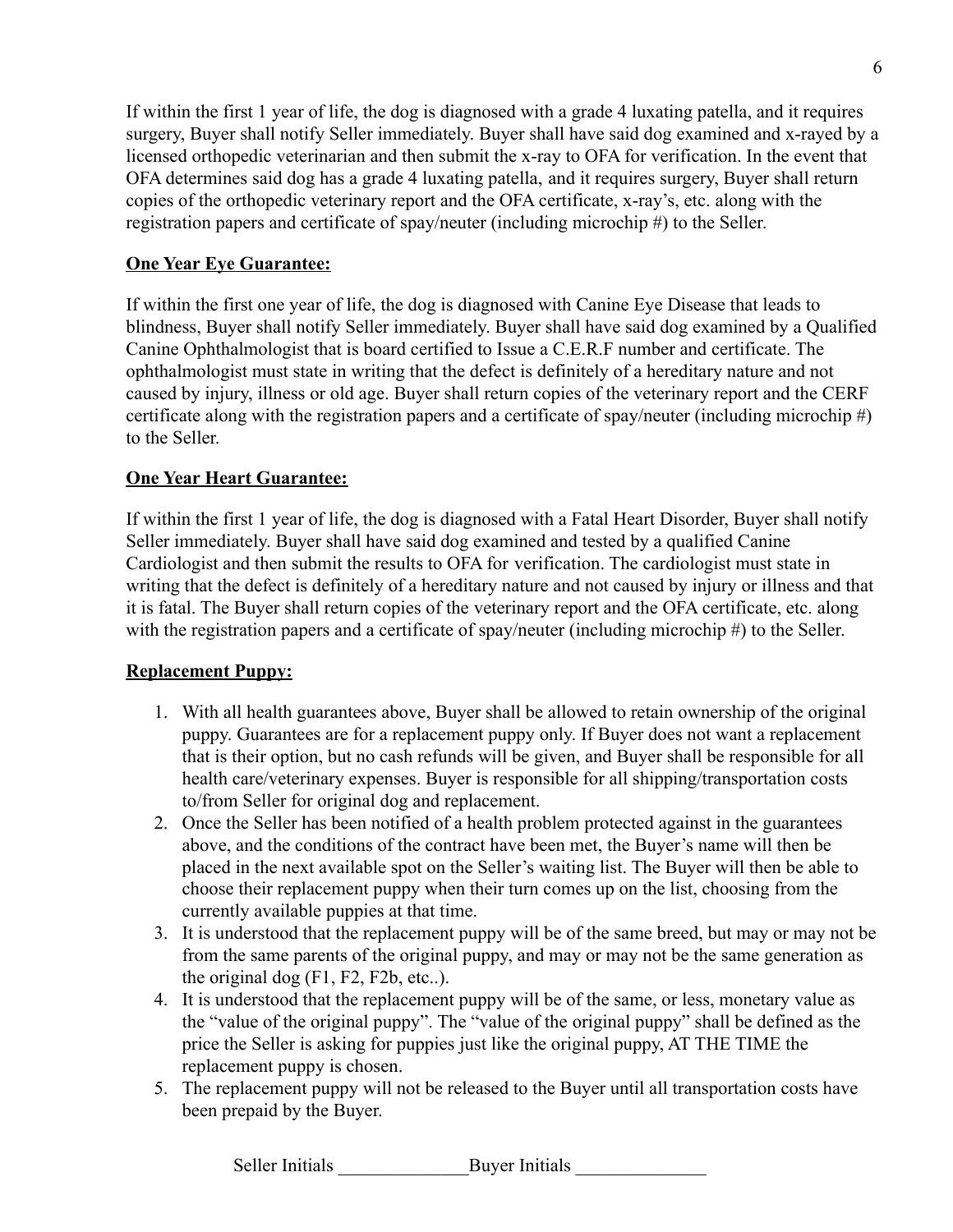6. At Seller's discretion, Seller reserves the right to give a refund rather than a replacement (see below).

**Refunds:** (At Seller's discretion, should Seller decide to give a refund rather than a replacement).

- 1. Refunds will be given within 90 days.
- 2. Shipping fees are nonrefundable and will be subtracted from refunds.
- 3. Buyer is responsible for all shipping/transportation costs to/from Seller.
- 4. The extent of Seller's liability in this matter can never exceed the purchase price of the dog (not including shipping expenses).

**Limitations:** Disorders that may be caused by environmental factors are not covered under these Guarantees, nor are uneven bites, umbilical hernias, or retained testicles. Examples of such disorders include parasitic infestations, coccidia, giardia, kennel cough, demodectic mange, scabies, growths, allergies, thyroid dysfunction, parvo, and other autoimmune system maladies.

**Medical Treatments/Expenses:** If for any reason the Buyer elects to have their vet treat said dog, then it is the Buyer's financial responsibility, as Seller will not cover any medical costs or treatments of any kind. Seller will not, under any conditions, pay for any surgery or treatment procedures of any type.

**In the case of death:** If for any reason the Puppy dies during the first year of life, the Buyer shall have a necropsy performed by a State Laboratory, at Buyer's expense, to determine cause of death. Seller shall provide a replacement puppy only if the death was caused by a covered genetic problem.

## **Conditions of All Health Guarantees:**

All Health Guarantees in this contract are null and void if the following conditions are not met:

- 1. The puppy must not be euthanized or treated for conditions covered in this guarantee without Seller's written approval.
- 2. The Buyer must take the Puppy to an examining licensed veterinarian within five business days of the puppy leaving Seller's custody, and return a copy of the Veterinary Report to the Seller within one week.
- 3. The dog must receive all customarily recommended vaccinations and de-wormings at customarily recommended intervals and times. If Buyer files a claim with the Seller, the Buyer must provide Seller with all of the dog's health records, including vaccinations and dewormings given.
- 4. The Buyer must maintain the dog at a healthy weight at all times, and provide the dog with all veterinary recommended general care. The dog must be seen by a licensed veterinarian at least once every 3 months for a general health exam during the dog's first year of life. The Buyer must receive and save a veterinary report from each visit, which includes the current weight of the dog as determined by the Vet during the exam, and the vet must indicate that they scanned the dog's microchip number and shall include the scanned number on each report. If the Buyer files a claim with the Seller, the Buyer must provide Seller with copies of all of these veterinary reports.